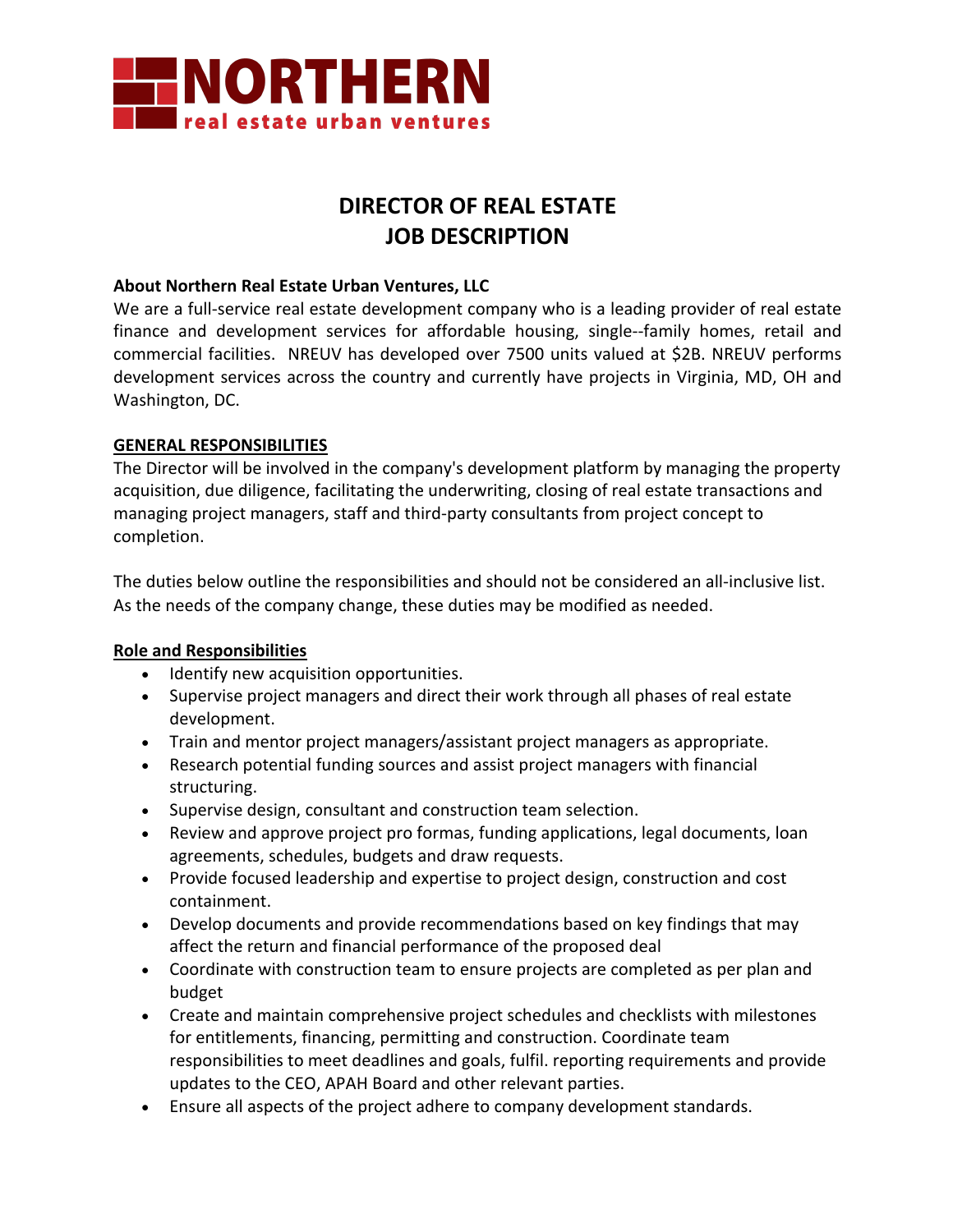# **INORTHERN** I real estate urban ventures

- Maintain on-going communications with the executive team, equity partners, and other key business leaders affiliated with the project to provide periodic updates on the progress against schedule and budgets, surfaces and resolves issues that may compromise the project delivery schedule or costs, and responds quickly and with urgency to questions, concerns, and requests for information
- Complete various human resources, financial, administrative, and other reports/analysis and perform other duties as assigned or as necessary.
- Develop and maintain relationships with local market brokers, institutional and equity partners, lenders, real estate owners, and other key stakeholders.
- Present projects to the Principal for approval.
- Maintain a collaborative and supportive team environment and provide ongoing staff training.
- Serve as a representative of NREUV and spokesperson for its projects and mission.
- Build and maintain positive relationships with stakeholders and partners, including public officials, government agencies, lenders and investors.
- Perform other duties as may be necessary to further NREUV's mission.

### **Experience & Qualifications**

- 10 years+ as a Project Manager managing low-income housing tax credit projects and with supervisory responsibilities.
- Extensive affordable housing development experience including property due diligence and acquisition, land use and entitlement, site planning and design, and construction.
- Extensive financial structuring experience including securing public subsidies, lowincome housing tax credits and tax-exempt bonds.
- Strong analytical and problems solving skills; good client and public presentation skills; and excellent oral and written communication skills.
- Excellent managerial skills; ability to initiate and maintain effective and cooperative working relationships with team members, colleagues, consultants, local government agencies, lenders/investors and community stakeholders.
- Highly organized and detail-oriented; capacity to handle multiple tasks simultaneously in an efficient and timely manner; ability to work well under pressure; and ability to successfully meet project deadlines.
- An entrepreneurial and creative approach to problem-solving in the field of real estate development; enthusiasm and team building spirit.
- Ability to work effectively with various community groups (including CEDC residents, government and private lenders, members of the business community; as well as, surrounding neighbors of proposed developments) to listen and respond to community concerns.
- Proficiency with the MS Office suite including sophisticated real estate financial analysis using MS Excel.
- Ability to work in a fast-paced, flexible environment.
- Ability to think creatively.